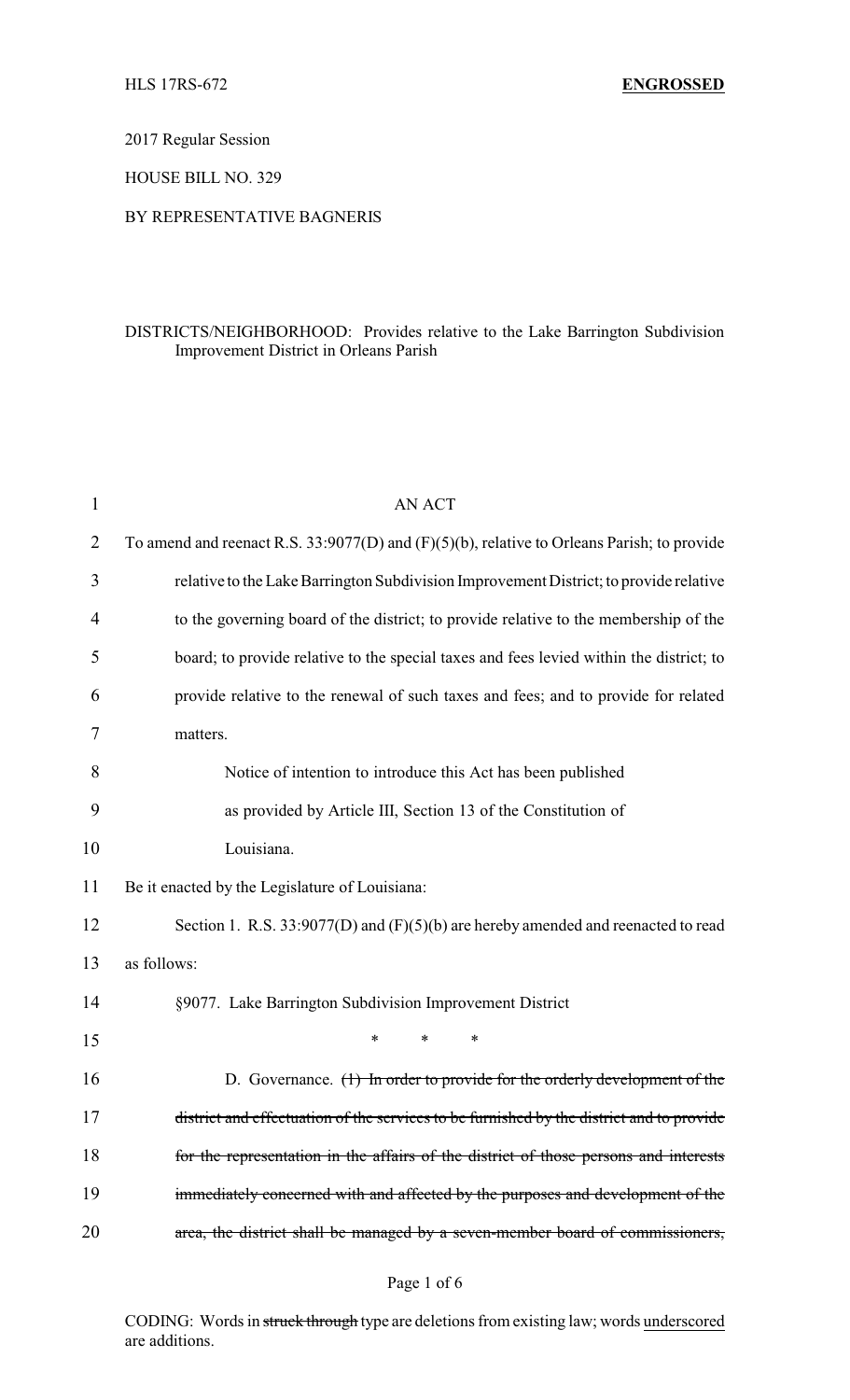| 1              | referred to in this Section as the "board". Each member of the board shall be a          |
|----------------|------------------------------------------------------------------------------------------|
| $\overline{2}$ | qualified voter and resident of the district and shall be appointed as follows:          |
| 3              | (a) Three members shall be appointed by the board of directors of the Lake               |
| 4              | Barrington Homeowners Association.                                                       |
| 5              | (b) One member shall be appointed by the mayor of the city of New Orleans.               |
| 6              | (c) One member shall be appointed jointly by any members of the governing                |
| 7              | authority of the city of New Orleans who represent the area which comprises the          |
| 8              | district.                                                                                |
| 9              | (d) One member shall be appointed jointly by any members of the Louisiana                |
| 10             | House of Representatives who represent the area which comprises the district.            |
| 11             | (e) One member shall be appointed jointly by any members of the Louisiana                |
| 12             | Senate who represent the area which comprises the district.                              |
| 13             | $(2)(a)$ Members shall serve four-year terms after initial terms as provided in          |
| 14             | Subparagraph (b) of this Paragraph.                                                      |
| 15             | (b) Two members shall serve an initial term of one year; two shall serve an              |
| 16             | initial term of two years; two shall serve an initial term of three years; and one shall |
| 17             | serve an initial term of four years, as determined by lot at the first meeting of the    |
| 18             | board. Such members shall serve until their successors have been appointed and           |
| 19             | qualified.                                                                               |
| 20             | (c) Any vacancy which occurs prior to the expiration of the term for which               |
| 21             | a member of the board has been appointed shall be filled for the remainder of the        |
| 22             | unexpired term in the same manner as the original appointment.                           |
| 23             | (3) The board shall elect from its members a chairman, a vice chairman, a                |
| 24             | secretary-treasurer, and such other officers as it may deem necessary. The duties of     |
| 25             | the officers shall be fixed by the bylaws adopted by the board.                          |
| 26             | (4) The minute books and archives of the district shall be maintained by the             |
| 27             | secretary of the board. The monies, funds, and accounts of the district shall be in the  |
| 28             | official custody of the board.                                                           |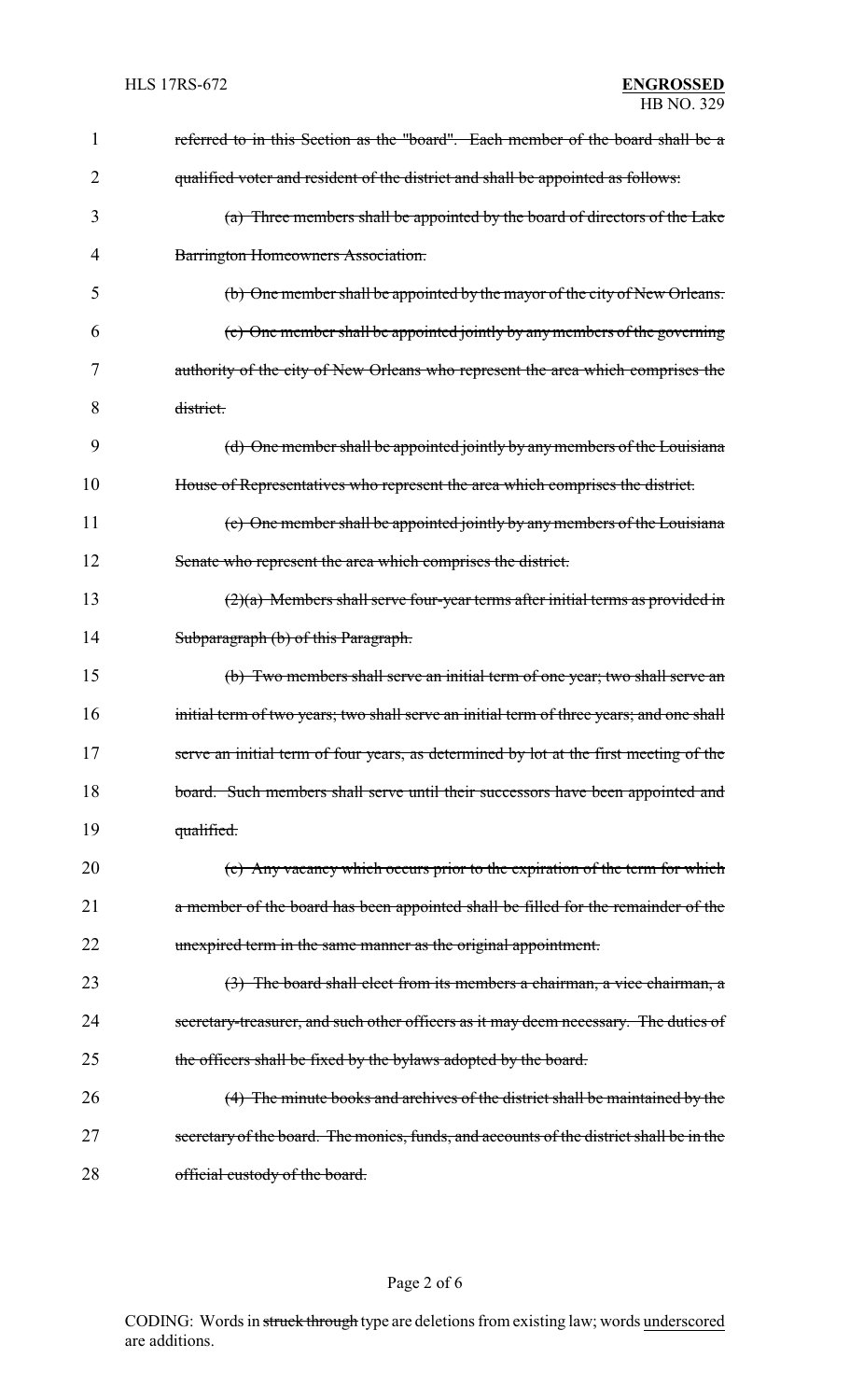| $\mathbf{1}$   | (5) The board shall adopt such rules and regulations as it deems necessary              |
|----------------|-----------------------------------------------------------------------------------------|
| $\overline{2}$ | or advisable for conducting its business affairs. It shall hold regular meetings as     |
| 3              | shall be provided in the bylaws and may hold special meetings at such times and         |
| 4              | places within the district as may be prescribed in the bylaws.                          |
| 5              | $(6)$ A majority of the members of the board shall constitute a quorum for the          |
| 6              | transaction of business. The board shall keep minutes of all meetings and shall make    |
| 7              | them available through the secretary of the board to the residents of the district.     |
| 8              | (7) The members of the board shall serve without compensation.                          |
| 9              | The district shall be governed by a seven-member board of<br>(1)                        |
| 10             | commissioners, referred to in this Section as the "board". The board shall be           |
| 11             | composed as follows:                                                                    |
| 12             | (a) The president, secretary, and treasurer of the governing board of the Lake          |
| 13             | Barrington Homeowners Association shall be members.                                     |
| 14             | (b) Four members shall be appointed by the members of the Lake Barrington               |
| 15             | Homeowners Association, all of whom shall be members of the association.                |
| 16             | (c) Each member shall be a qualified voter and resident of the district.                |
| 17             | $(2)(a)$ The members appointed pursuant to Subparagraph $(1)(b)$ of this                |
| 18             | Subsection shall serve four-year terms after initial terms as provided in this          |
| 19             | Subparagraph. One member shall serve an initial term of one year; one shall serve       |
| 20             | an initial term of two years; one shall serve an initial term of three years; and one   |
| 21             | shall serve an initial term of four years, as determined by lot at the first meeting of |
| 22             | the board. Such members shall serve until their successors have been appointed and      |
| 23             | qualified.                                                                              |
| 24             | (b) The members serving pursuant to Subparagraph $(1)(a)$ of this Subsection            |
| 25             | shall serve during their terms of office.                                               |
| 26             | (c) Any vacancy which occurs prior to the expiration of the term for which              |
| 27             | a member of the board has been appointed shall be filled for the remainder of the       |
| 28             | unexpired term in the same manner as the original appointment.                          |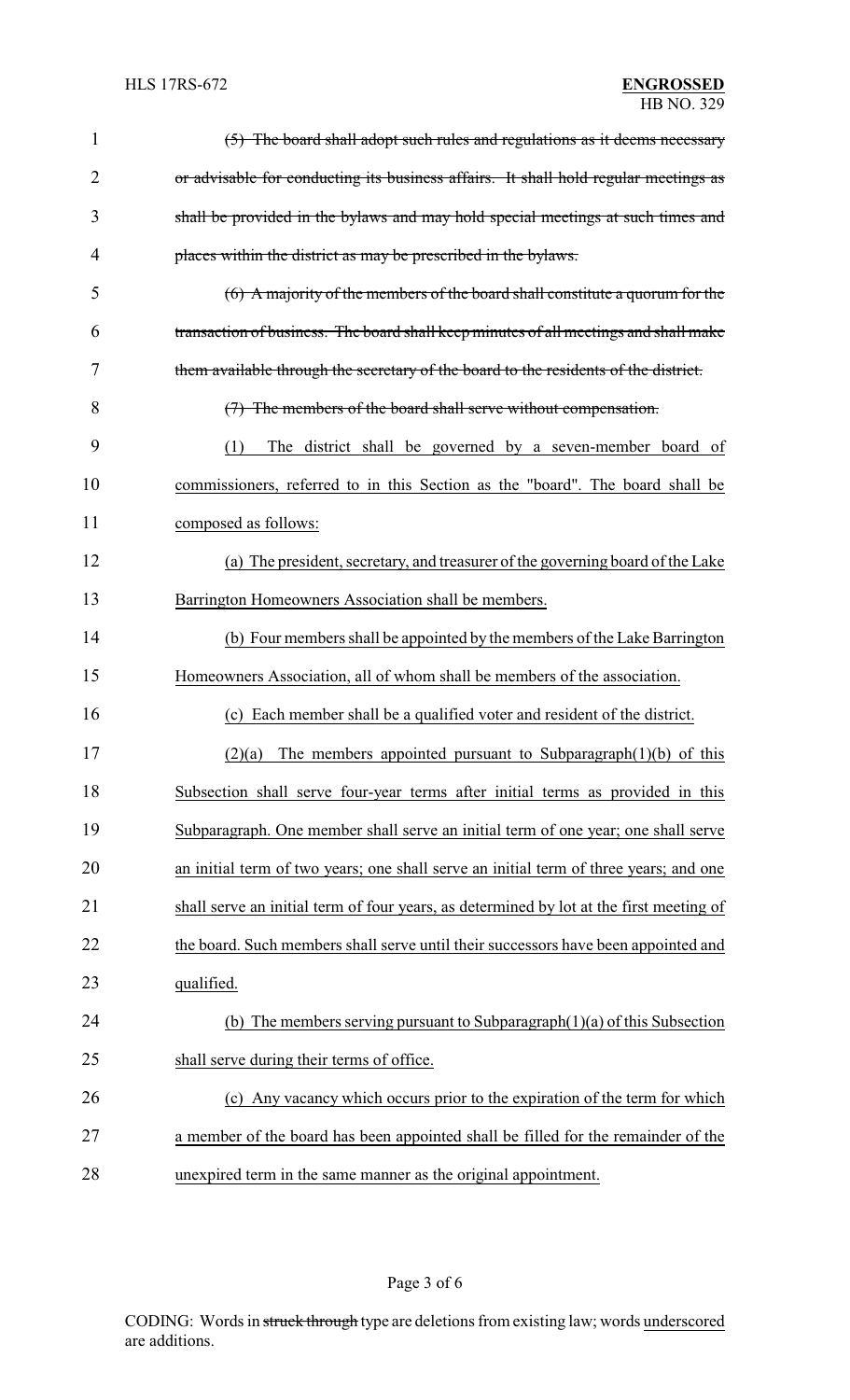| 1              | The board shall elect from its members a chairman, a vice chairman, a<br>(3)                 |
|----------------|----------------------------------------------------------------------------------------------|
| $\overline{2}$ | secretary-treasurer, and such other officers as it may deem necessary. The duties of         |
| 3              | the officers shall be fixed by the bylaws adopted by the board.                              |
| 4              | (4) A majority of the members of the board shall constitute a quorum for the                 |
| 5              | transaction of business.                                                                     |
| 6              | The members of the board shall serve without compensation.<br>(5)                            |
| 7              | The board shall adopt such rules and regulations as it deems necessary<br>(6)                |
| 8              | or advisable for conducting its business affairs. It shall hold regular meetings as shall    |
| 9              | be provided in the bylaws and may hold special meetings at such times and places             |
| 10             | within the district as may be prescribed in the bylaws.                                      |
| 11             | The board shall keep minutes of all meetings and shall make them<br>(7)                      |
| 12             | available through the secretary of the board to the residents of the district.               |
| 13             | (8) The monies, funds, and accounts of the district shall be in the official                 |
| 14             | custody of the board.                                                                        |
| 15             | $\ast$<br>$\ast$<br>*                                                                        |
| 16             | F. Taxing authority.                                                                         |
| 17             | $*$ *                                                                                        |
| 18             | (5)                                                                                          |
| 19             | $\ast$<br>∗<br>∗                                                                             |
| 20             | The tax or fee shall expire at the time provided in the proposition<br>(b)                   |
| 21             | authorizing the tax or fee, not to exceed eight years from its initial imposition, but       |
| 22             | the tax or fee may be renewed as provided in Subparagraph (a) of this Paragraph.             |
| 23             | Any election to authorize renewal of the tax or fee shall be held only at the same           |
| 24             | time as the mayoral primary election a regularly scheduled election in the city of           |
| 25             | New Orleans. If renewed, the term of the imposition of the tax or fee shall be as            |
| 26             | provided in the proposition authorizing such renewal, not to exceed eight years.             |
| 27             | $\ast$<br>∗<br>*                                                                             |
| 28             | Section 2. The terms of the members of the governing board of the Lake Barrington            |
| 29             | Subdivision Improvement District in office on the effective date of this Act shall terminate |

# Page 4 of 6

CODING: Words in struck through type are deletions from existing law; words underscored are additions.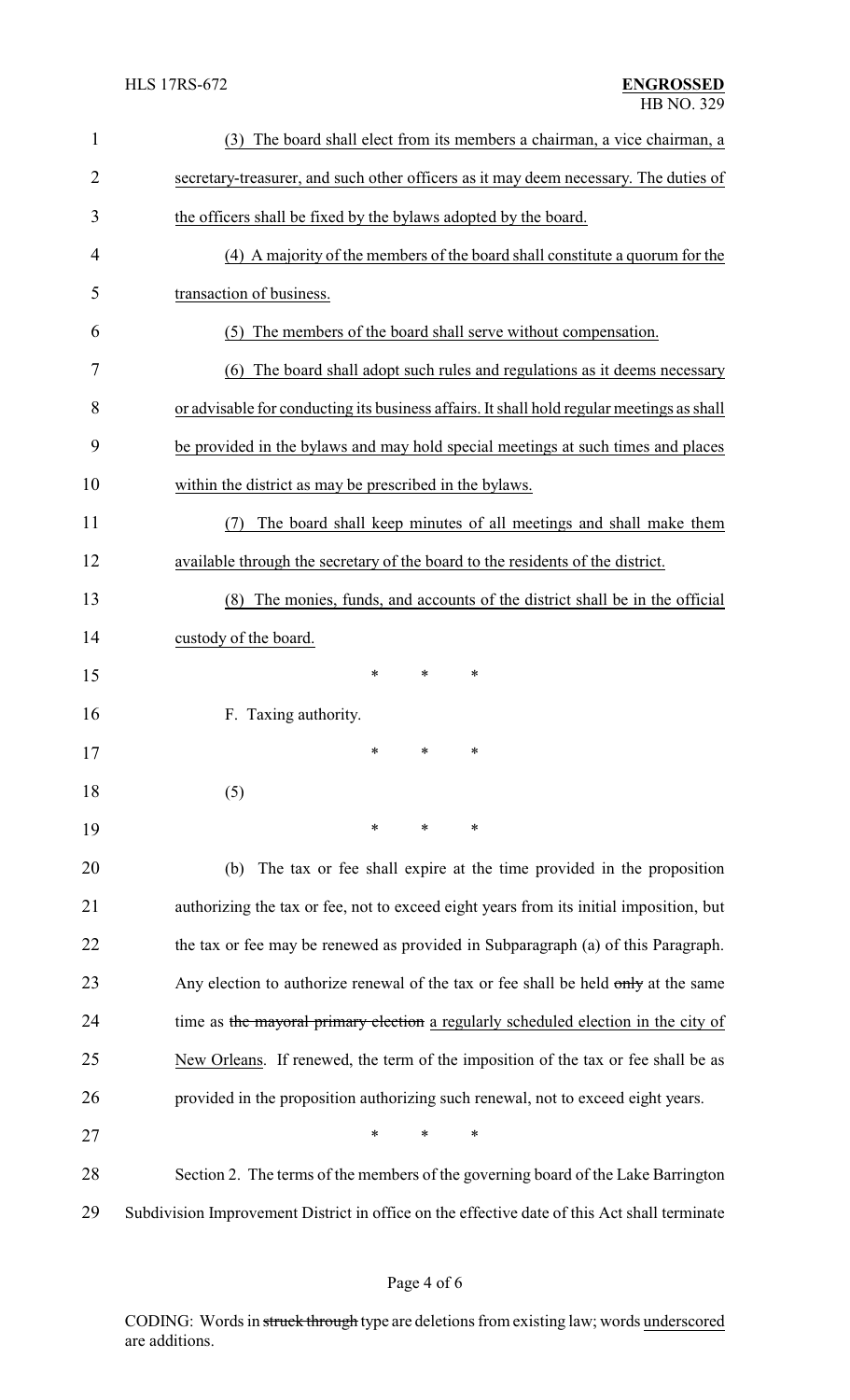- 1 on the effective date of this Act; however, such members shall remain in office until the
- 2 board members are appointed as provided in this Act and take office.
- 3 Section 3. This Act shall become effective upon signature by the governor or, if not
- 4 signed by the governor, upon expiration of the time for bills to become law without signature
- 5 by the governor, as provided by Article III, Section 18 of the Constitution of Louisiana. If
- 6 vetoed by the governor and subsequently approved by the legislature, this Act shall become
- 7 effective on the day following such approval.

## DIGEST

The digest printed below was prepared by House Legislative Services. It constitutes no part of the legislative instrument. The keyword, one-liner, abstract, and digest do not constitute part of the law or proof or indicia of legislative intent. [R.S. 1:13(B) and 24:177(E)]

| HB 329 Engrossed | 2017 Regular Session | Bagneris |
|------------------|----------------------|----------|
|                  |                      |          |

**Abstract:** Relative to the Lake Barrington Subdivision Improvement District in Orleans Parish, changes the membership of the district's governing board and provides relative to the renewal of the special taxes and fees levied within the district.

Present law creates and provides for the Lake Barrington Subdivision Improvement District as a special taxing district in Orleans Parish to promote and encourage the beautification, security, and overall betterment of the district. Provides that district boundaries shall be coterminous with the boundaries of the Lake Barrington Subdivision.

### Proposed law retains present law.

Present law provides that the district is governed by a seven-member board of commissioners comprised as follows:

- (1) Three members appointed by the board of directors of the Lake Barrington Homeowners Assoc. (association).
- (2) One member appointed by the mayor of the city of New Orleans.
- (3) One member appointed jointly by the members of the governing authority of the city of New Orleans who represent the area which comprises the district.
- (4) One member appointed jointly by the members of the La. House of Representatives who represent the area which comprises the district.
- (5) One member appointed jointly by the members of the La. Senate who represent the area which comprises the district.

Proposed law removes present law and instead provides that the seven-member board will be comprised of the president, secretary, and treasurer of the governing board of the association and four members will be appointed by the members of the association, all of whom must be members of the association.

Present law provides that members serve four-year staggered terms without compensation. Requires each member to be a qualified voter and resident of the district.

#### Page 5 of 6

CODING: Words in struck through type are deletions from existing law; words underscored are additions.